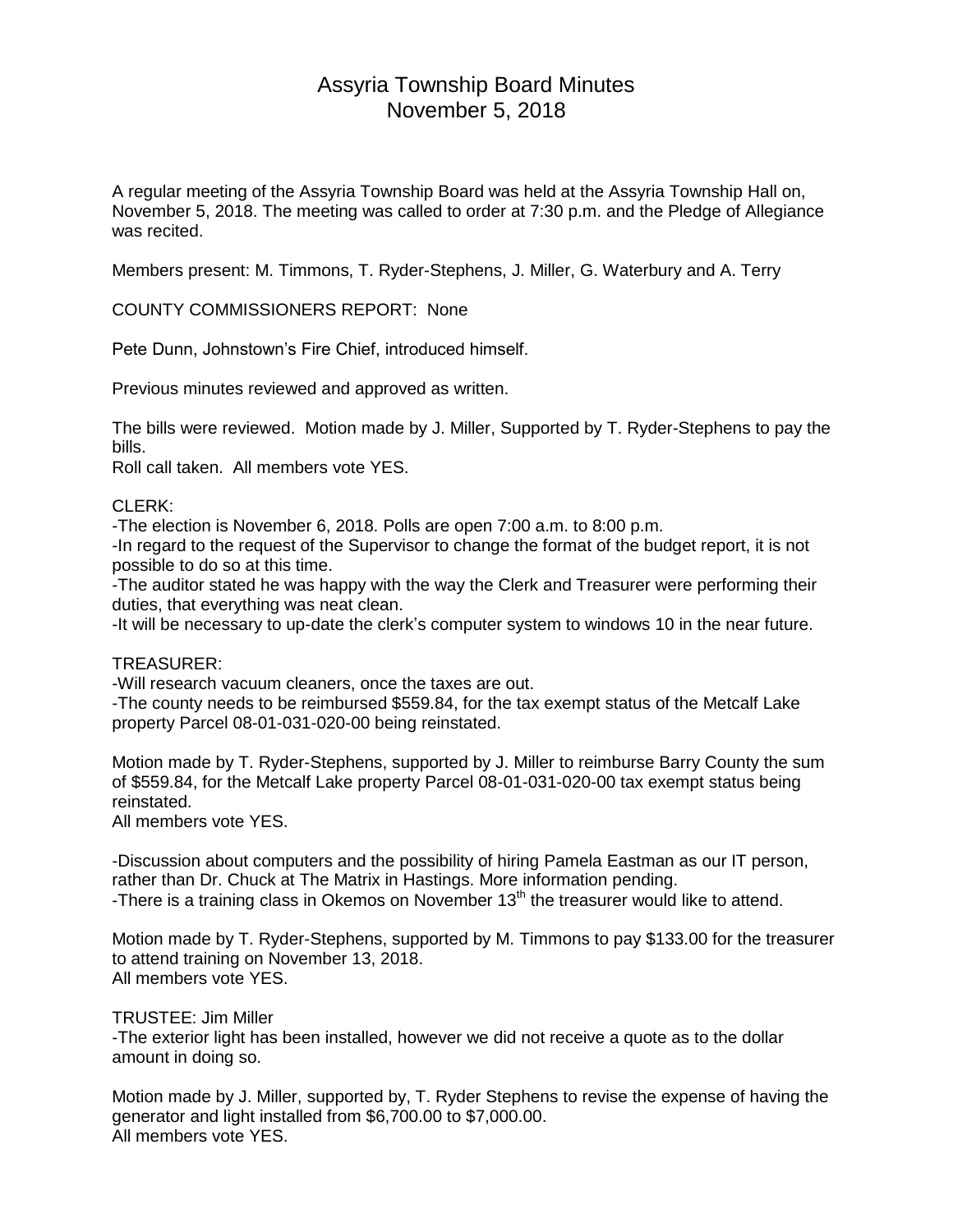-There will need to be some additional work done to have the propane run to the generator.

Motion made by J. Miller, supported by, T. Ryder-Stephens to pay up to \$700.00 to have the plumbing ran to the new generator. All members vote YES.

-Dar Leaf will be attending our next meeting.

#### TRUSTEE: Gene Waterbury

-The air conditioning cover has been installed.

-The individual interested in helping with the miscellaneous items and upgrades that need to be completed on the building, will try to have figures to us as soon as possible.

-Will inquire with the fire chief about inspecting the building for fire safety and the building's fire extinguishers.

#### ASSESSOR:

-Recommends we hire Pam Eastland at a rate of \$300.00 per month to be our IT person.

-The computers are hooked up.

-Described the outdated condition of our property records and the need to bring the assessing database up to date, which will require considerable extra hours of labor.

Motion made by M. Timmons, supported by, T. Ryder-Stephens to pay Roger Smith a bonus of \$3,000.00 to bring Assyria Township's assessing responsibilities in line. All members vote YES.

SUPERVISOR:

-Supported combining the Murry & Roberts intercounty drains in the Barry/Eaton County Drainage District, which feeds the Kalamazoo Water Shed.

-Annual Road's meeting is Tuesday January 15, 2019, at 1:00 p. m.

-An ad needs to be run in the Reminder November  $26<sup>th</sup>$  and December 3, 2018:

Board of Review: December 11, Tuesday 6-7 p.m. to correct clerical errors and mutual mistakes of fact, Review Principle Residence changes and receive requests for property tax exemption.

-Instructed the Clerk to contact the Fire Chief in regard to the third quarter fire payment.

PUBLIC COMMENT:

OLD BUSINESS: None

Meeting adjourned at 9:10 p.m.

Respectfully submitted, Annette Terry Assyria Township Clerk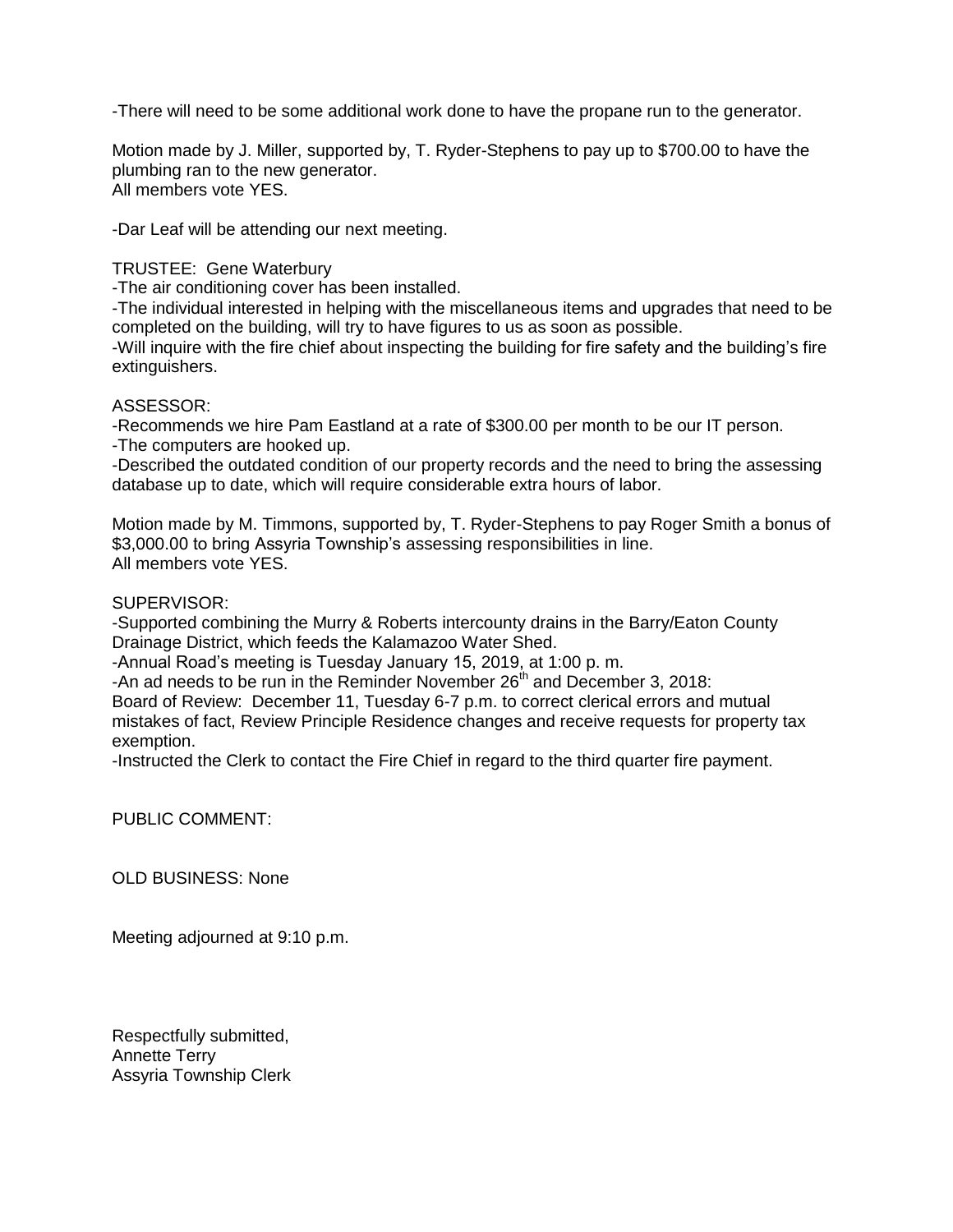| Date       | <b>Num</b> | <b>Name</b>                   | <b>Split</b>                                        | <b>Amount</b> |
|------------|------------|-------------------------------|-----------------------------------------------------|---------------|
|            |            |                               |                                                     |               |
| 10/01/2018 | 10105      | Eugene Waterbury              | 101-962 · Miscellaneous Expense                     | $-99.09$      |
| 10/31/2018 | 10106      | <b>US Postmaster</b>          | 101-962 · Miscellaneous Expense                     | $-62.00$      |
| 10/31/2018 | 10107      | Pamela J. Eastman             | 257-962 · Miscellaneous Expense                     | $-1,534.28$   |
| 10/31/2018 | 10108      | <b>Progressive Graphics</b>   | 262-900 · Printing & Publishing                     | $-59.75$      |
| 10/31/2018 | 10109      | Barry County Drain Commission | 445-001 · Drains<br>651-900 · Contracted Services - | $-2,705.00$   |
| 10/31/2018 | 10110      | Johnstown Township            | Johnstown                                           | $-5,250.00$   |
| 10/31/2018 | 10111      | <b>Cyber Mind</b>             | 101-962 · Miscellaneous Expense                     | $-32.95$      |
| 10/31/2018 | 10112      | <b>Consumers Energy</b>       | 265-920 · Utilities                                 | $-35.94$      |
| 10/31/2018 | 10113      | GDH & Sons LLC                | 276-805 · Sexton - Contracted                       | $-1,368.16$   |
| 10/31/2018 | 10114      | Eugene Waterbury              | -SPLIT-                                             | $-107.20$     |
| 10/31/2018 | 10115      | James Miller                  | -SPLIT-                                             | $-107.20$     |
| 10/31/2018 | 10116      | <b>Annette Terry</b>          | -SPLIT-                                             | $-645.00$     |
| 10/31/2018 | 10117      | Mike Timmons                  | -SPLIT-                                             | $-496.52$     |
| 10/31/2018 | 10118      | <b>Terry Ryder-Stephens</b>   | -SPLIT-                                             | $-798.27$     |
| 10/31/2018 | 10119      | Roger Smith                   | -SPLIT-                                             | $-1,142.53$   |
| 10/31/2018 | 10120      | Marilyn Higgins               | $262-961 \cdot$ Training                            | $-36.42$      |
| 10/31/2018 | 10121      | Heidi Bartha                  | -SPLIT-                                             | $-181.56$     |
| 10/31/2018 | 10122      | void                          | 101-962 · Miscellaneous Expense                     | 0.00          |
| 10/31/2018 | 10123      | Printing Systems, Inc.        | 262-962 · Miscellaneous Expense                     | $-107.26$     |
| 10/31/2018 | 10124      | <b>Terry Ryder-Stephens</b>   | 253-962 · Miscellaneous Expense                     | $-82.84$      |
| 10/31/2018 | 10125      | <b>US Postmaster</b>          | 253-727 · Office Supplies                           | $-550.00$     |
| 10/31/2018 | 10126      | <b>Annette Terry</b>          | 262-962 · Miscellaneous Expense                     | $-386.39$     |
| 10/31/2018 | 10127      | <b>Rian Carl</b>              | 101-962 · Miscellaneous Expense                     | $-55.00$      |

Total **-15,843.36**